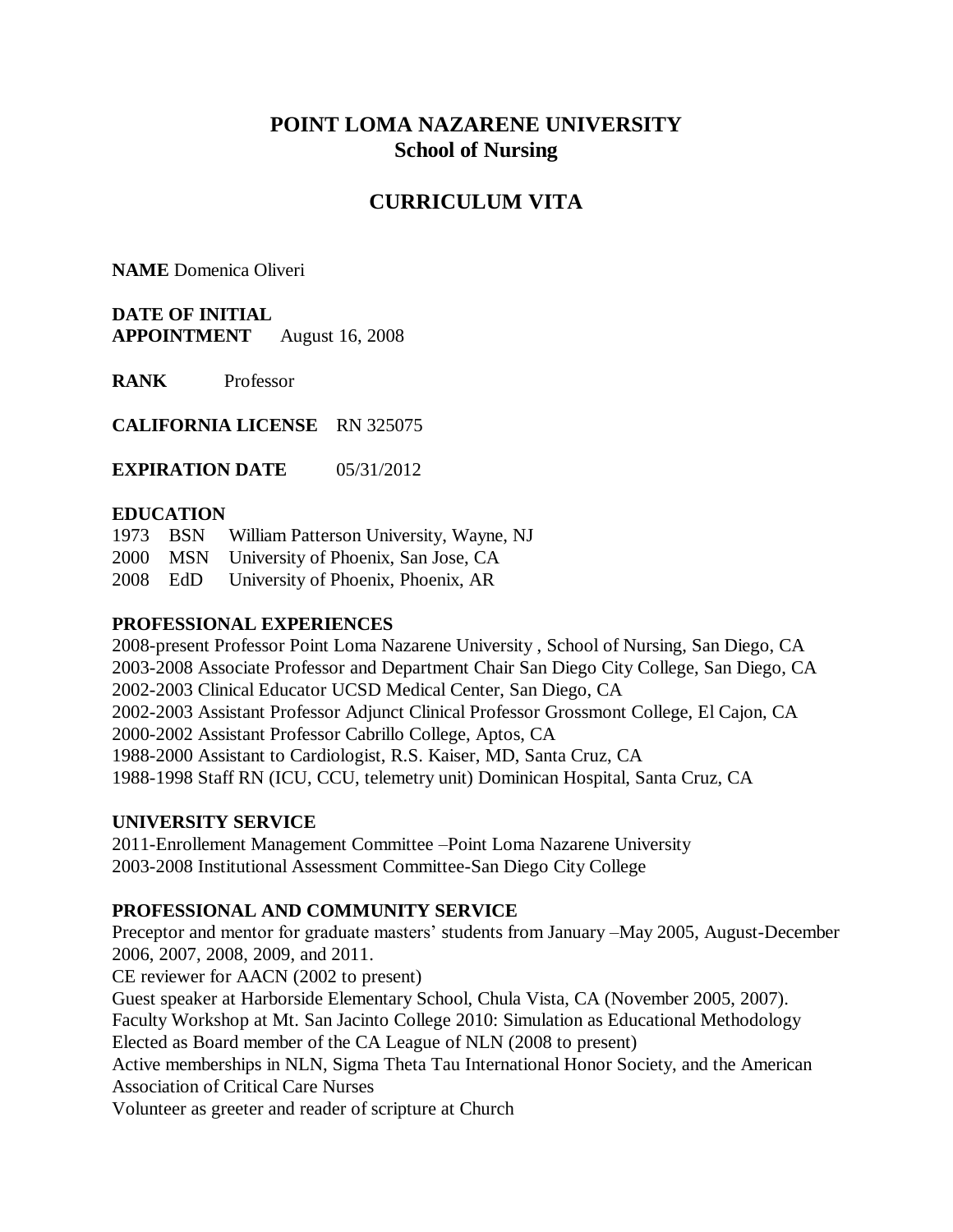#### **PROFESSIONAL DEVELOPMENT**

- 2011 Workshop: Student Engagement Practices
- 2011 QSEN Faculty Development Institute
- 2011 Interpreting Test and Item Analysis Data
- 2011 Closing the Assessment Loop
- 2011 Workshop on Collaborative Learning Techniques
- 2010 Remediation in Gero content
- 2010 Selected for participation in first annual TILE (Technology Integrated Learning Environments) program at Point Loma Nazarene University
- 2010 AHA ACLS Recertification
- 2010 Advanced Practice Nursing Workforce: Changes and Trends
- 2010 PAIN MANAGEMENT PRINCIPLES AND PRACTICE
- 2009 Advanced Practice Nursing Celebration
- 2008 Development of Evidence-based Guidelines and Critical Care Nurses' Knowledge of Enteral Feeding
- 2008 Alcohol Withdrawal Syndrome: Overlooked and Mismanaged?
- 2008 Heart Failure Evidence-based Nursing Care
- 2008 Case Studies in Hemodynamics
- 2008 Hyponatremia: Diagnosis and Management in the Critical Care Setting
- 2008 Acute Stroke: Pathophysiology, Diagnosis, and Treatment
- 2008 AHA ACLS Recertification
- 2007 A Taste of Nursing Education: The World of Simulation
- 2007 Visiting Preferences of Patients in the Intensive Care Unit and in a Complex Care Medical Unit
- 2007 Fostering Synergy: A Nurse-Managed Remote Telemetry Model
- 2006 Supervisory Skills for Nurses
- 2005 Practical Strategies for Stimulating Critical Thinking, Clinical Priority Setting, and Decision Making in the Classroom Environment – Session # 1